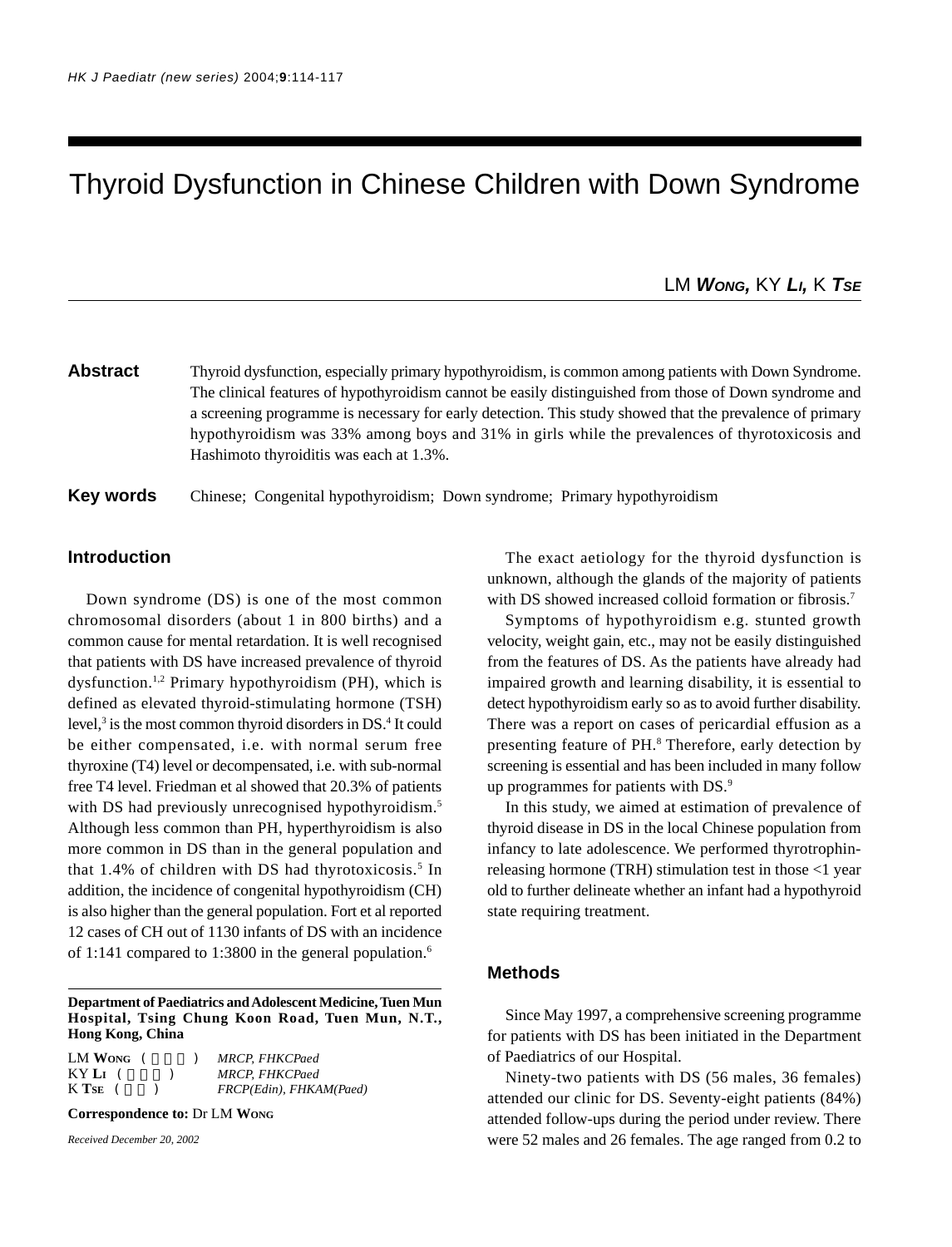18.5 years. The first thyroid function test results during visits were collected. The patients were divided into 4 groups according to age in order to compare the prevalences of thyroid dysfunction in different age groups. Group 1 was from newborn to 1.0 year old. Group 2 was from 1.1 to 5.0 years old. Group 3 was from 5.1 to 10.0 years old and Group 4 was from 10.1 to 18.5 years old.

Serum concentrations of TSH and free T4 were measured using electrochemiluminescence immunoassay (Roche Elecsys 2010, Roche Diagnostics, Germany). The reference range for TSH and free T4 were 0.27-4.2 mIU/L and 13-23 pmol/L respectively. PH was diagnosed when TSH was above the upper limit of normal. If the serum free T4 level is within the normal range, the PH was compensated. If the serum free T4 was below the normal range, then the PH was decompensated. Thyrotoxicosis was diagnosed when TSH level was below the lower limit of normal and free T4 level was above the upper limit of normal. Anti-microsomal antibody was measured by haemagglutination kit for semiquantitative measurement (Thymune-M, Murex) and the result was positive with titre of 1:100 or above. Antithyroglobulin antibody was measured by haemagglutination

kit for detection of thyroglobulin antibody (Thymune-T, Murex) and the result was positive with titre of 1:10 or above. Owing to the retrospective nature of our study, not all patients would have their free T4 levels checked. Likewise, anti-microsomal and anti-thyroglobulin antibodies were performed in some of the patients only.

For infants less than 1 year of age, TRH stimulation tests were performed when basal TSH levels were raised. If peak TSH levels were greater than 30 mIU/L,<sup>3</sup> PH was confirmed. Blood was sent for anti-microsomal and anti-thyroglobulin antibodies and thyroid scintiscan was carried out.

The proportion of PH for all the DS population and each group and each sex were calculated with 95% confidence interval in brackets.

## **Results**

Group 1 comprised 12 infants. Four male and 4 female infants had normal TSH levels. The other 4 infants, all males (no statistically significant difference between male and females), had raised basal TSH levels (Table 1). In 3 of

**Table 1** Results of thyroid function tests in 25 children with Down Syndrome and Primary Hypothyroidism

| radie 1<br>Results of thyroid function tests in $25$ chridlen with Down Syndrome and Finnary Hypothyroidism |                                                           |                                           |            |      |                                   |              |            |  |  |
|-------------------------------------------------------------------------------------------------------------|-----------------------------------------------------------|-------------------------------------------|------------|------|-----------------------------------|--------------|------------|--|--|
|                                                                                                             |                                                           |                                           |            |      |                                   |              | <b>ATA</b> |  |  |
| $\mathbf{1}$                                                                                                | M                                                         | 0.42                                      | 8.68       | 14.9 | 49.6                              | -ve          | $-ve$      |  |  |
|                                                                                                             | M                                                         | 0.49                                      | 11.17      | 12.6 | 58.6                              | -ve          | -ve        |  |  |
|                                                                                                             | M                                                         | 0.54                                      | 19.5       | 17.4 |                                   | -ve          | -ve        |  |  |
| 4                                                                                                           | M                                                         | 0.85                                      | 5.89       | 14.5 | 54.8                              | -ve          | $-ve$      |  |  |
| 5                                                                                                           | $\boldsymbol{\mathrm{F}}$                                 | 1.41                                      | 7.67       | 16.4 |                                   | -ve          | $-ve$      |  |  |
| 6                                                                                                           |                                                           | 2.21                                      | 5.53       | 16.1 |                                   |              |            |  |  |
|                                                                                                             |                                                           | 2.25                                      | 8.04       | 17.8 |                                   | -ve          | $-ve$      |  |  |
| 8                                                                                                           | M                                                         | 2.45                                      | 5.8        | 17.2 |                                   | -ve          | $-ve$      |  |  |
| $9*$                                                                                                        | F                                                         | 3.22                                      | 4.55       |      |                                   | -ve          | $-ve$      |  |  |
| 10                                                                                                          | M                                                         | 3.81                                      | 4.49       | 17.5 |                                   | -ve          | $-ve$      |  |  |
| 11                                                                                                          | M                                                         | 5.29                                      | 5.39       | 15.0 |                                   |              |            |  |  |
| 12                                                                                                          | M                                                         | 5.34                                      | 5.48       | 18.3 |                                   | -ve          | $-ve$      |  |  |
|                                                                                                             |                                                           | 5.37                                      | 12.06      | 18.9 |                                   |              |            |  |  |
| $14*$                                                                                                       | M                                                         | 5.42                                      | 4.37       |      |                                   |              |            |  |  |
| 15                                                                                                          | M                                                         | 5.46                                      | 5.69       | 17.0 |                                   |              |            |  |  |
| 16                                                                                                          | M                                                         | 6.07                                      | 21.5       | 13.7 | 81.0                              | 1:6400       | 1:80       |  |  |
| 17                                                                                                          | M                                                         | 6.5                                       | 4.67       | 15.5 |                                   | -ve          | $-ve$      |  |  |
| 18                                                                                                          | F                                                         | 7.0                                       | 9.48       | 14.5 |                                   | -ve          | $-ve$      |  |  |
| 19                                                                                                          | M                                                         | 7.73                                      | 9.13       | 15.6 |                                   |              |            |  |  |
| $20*$                                                                                                       | F                                                         | 8.57                                      | 4.88       |      |                                   |              |            |  |  |
| 21                                                                                                          | M                                                         | 9.23                                      | 15.49      | 17.8 |                                   | -ve          | $-ve$      |  |  |
| $22*$                                                                                                       | $\mathbf M$                                               | 10.71                                     | 4.21       |      |                                   | 1:400        | $-ve$      |  |  |
| $23*$                                                                                                       | M                                                         | 15.5                                      | 4.88       |      |                                   |              |            |  |  |
| $24*$                                                                                                       | M                                                         | 15.69                                     | 4.26       |      |                                   |              |            |  |  |
| $25*$                                                                                                       | $\rm F$                                                   | 18.56                                     | 4.38       |      |                                   |              |            |  |  |
|                                                                                                             | <b>Patient</b><br>$\overline{\mathbf{c}}$<br>3<br>7<br>13 | <b>Sex</b><br>${\bf F}$<br>${\bf F}$<br>F | Age (year) |      | TSH (mIU/L)<br>Free T4 $(pmol/L)$ | TSHp (mIU/L) | AMA        |  |  |

Sex: M=male, F=female; TSHp: peak TSH after TRH stimulation; AMA: anti-microsomal antibody titre, -ve: negative; ATA: anti-thyroglobulin antibody titre, -ve: negative

\*free T4 level not checked in first blood taking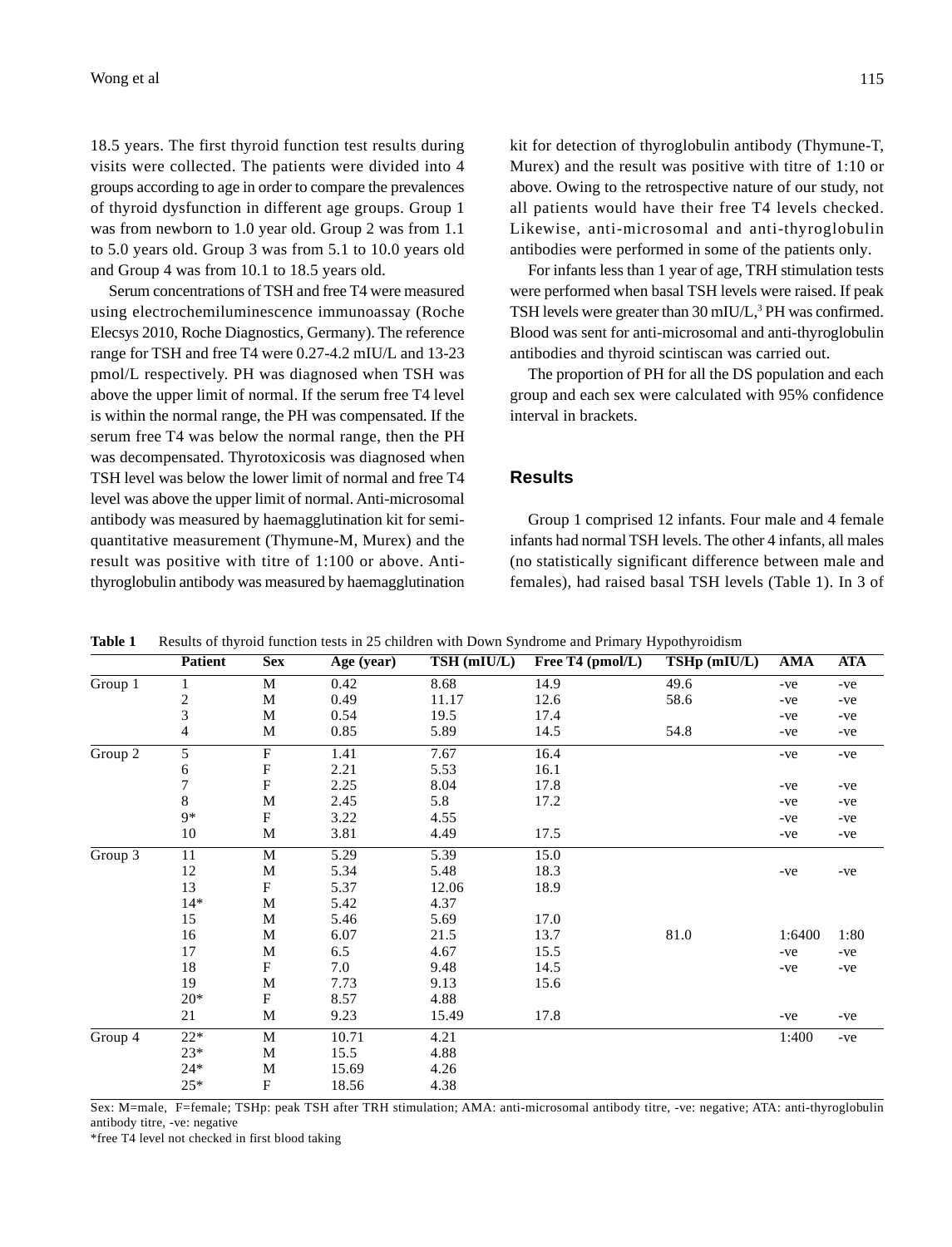them, the basal TSH ranged from 5.89 to 11.17 mIU/L and free T4 ranged from 12.6 to 14.9 pmol/L. The peak TSH levels after TRH stimulation tests were from 49.6 to 58.6 mIU/L. These 3 infants had no symptoms suggestive of hypothyroidism. In the fourth infant, the basal TSH was 19.5 mIU/L and the free T4 was 17.4 pmol/L and clinically he had constipation. TRH stimulation test was not performed because of parental refusal. However, he was at risk of developing further impairment in neuro-development as a result of his hypothyroid state.<sup>10</sup> All 4 patients had normal thyroid scintiscan and were negative for antimicrosomal and anti-thyroglobulin antibodies. Thyroxine treatment was started in these 4 patients.

Group 2 consisted of 15 males and 11 females. There were 2 males and 4 females found to have compensated PH with TSH from 4.49 to 8.04 mIU/L and free T4 levels from 16.1 to 17.8 pmol/L (Table 1). None of them had symptoms of hypothyroidism and no treatment was started. One girl, aged 4.7 years, had biochemical evidence of thyrotoxicosis with basal TSH and free T4 levels at  $< 0.05$ mIU/L and 46.0 pmol/L respectively. Both anti-microsomal and anti-thyroglobulin antibodies were negative. Although she had no symptoms suggestive of thyrotoxicosis, carbimazole was started to control her thyrotoxic state.

Group 3 consisted of 20 males and 7 females. There were 8 males and 3 females having compensated PH with TSH ranged from 4.37 to 21.5 mIU/L and free T4 from 13.7 to 18.9 pmol/L (Table 1). Thyroxine was not started in these patients except for a 6.07 year-old boy having basal TSH and free T4 at 21.5 mIU/L and 13.7 pmol/L respectively. Clinically he had decrease in activity level. Anti-microsomal and anti-thyroglobulin antibody titres were 1:6400 and 1:80 respectively. The diagnosis of Hashimoto thyroiditis was made. Although he had free T4 level in the lower limit of normal, treatment with thyroxine was started because of decrease in activity level. His condition improved after drug treatment.

Group 4 consisted of 9 males and 4 females. There were 3 males and 1 female having compensated PH. Basal TSH ranged from 4.21 to 4.88 mIU/L (Table 1). No patients in this age group received drug treatment.

The overall prevalence of compensated PH was 32% (95% CI=22-42%) for patients with DS from 0.2-18.5 years old. The prevalences for males and females were 33% (95% CI=20-43%) and 31% (95% CI=13-48%) respectively. When different age groups were compared, no statistically significant differences in prevalence of compensated PH were found. One female, 4.7 years of age, was found to have thyrotoxicosis, making the prevalence of 1.3% (95%=0.02-7%) in the whole sample of patients with DS.

## **Discussion**

DS is one of the most common chromosomal disorders encountered in paediatric practice. Patients with DS have various medical problems including thyroid dysfunction. The majority of thyroid problem is PH, which may compromise the physical and mental development in patients with DS. Patients with PH usually did not have symptoms and signs that could be distinguished from those of DS. Therefore a screening approach is necessary in order to detect PH.

There were no cases of CH in our sample and presumably the cord blood or neonatal TSH levels were normal, though no actual data were available in case records. However, we found 4 out of 12 infants (all of them were males) had compensated PH. TRH stimulation test was done in 3 of them and all had peak TSH levels >30 mIU/L, confirming PH before one year of age. The test was not performed in one infant because of parental refusal. However, he had constipation, which could be a symptom of hypothyroidism. In a case control study in Italy, 9 infants having greater basal and TRH-stimulated TSH levels, had their global, verbal and performance intelligence quotient scores significantly lower than normal controls at 6 years of age. $10$ Recently, Daliva et al, based on a retrospective study on 14 infants, also advocated treatment in infancy as only one of them could discontinue treatment after  $3$  years of age.<sup>11</sup>

The proportion of PH of male patients with DS was 33% (95% CI=20-43%) and of female patients was 31% (95% CI=13-48%). There was no statistically significant difference between the two sexes. In addition, our study did not show differences in prevalence in various age groups. Although it was not the objective of our present study, some of the patients had their TSH levels normalised upon serial monitoring. This phenomenon calls for cautious interpretation of a single result of slightly elevated TSH level with normal free T4 level. Thyroxine treatment should not be based on a single finding of a mild biochemical abnormality. Furthermore, the treatment approach to persistent compensated PH is controversial, especially for those with mildly elevated TSH levels. Some would put forward treatment.<sup>12</sup> while others would adopt an observation approach.13 Besides, evidence shows that iodine deficiency